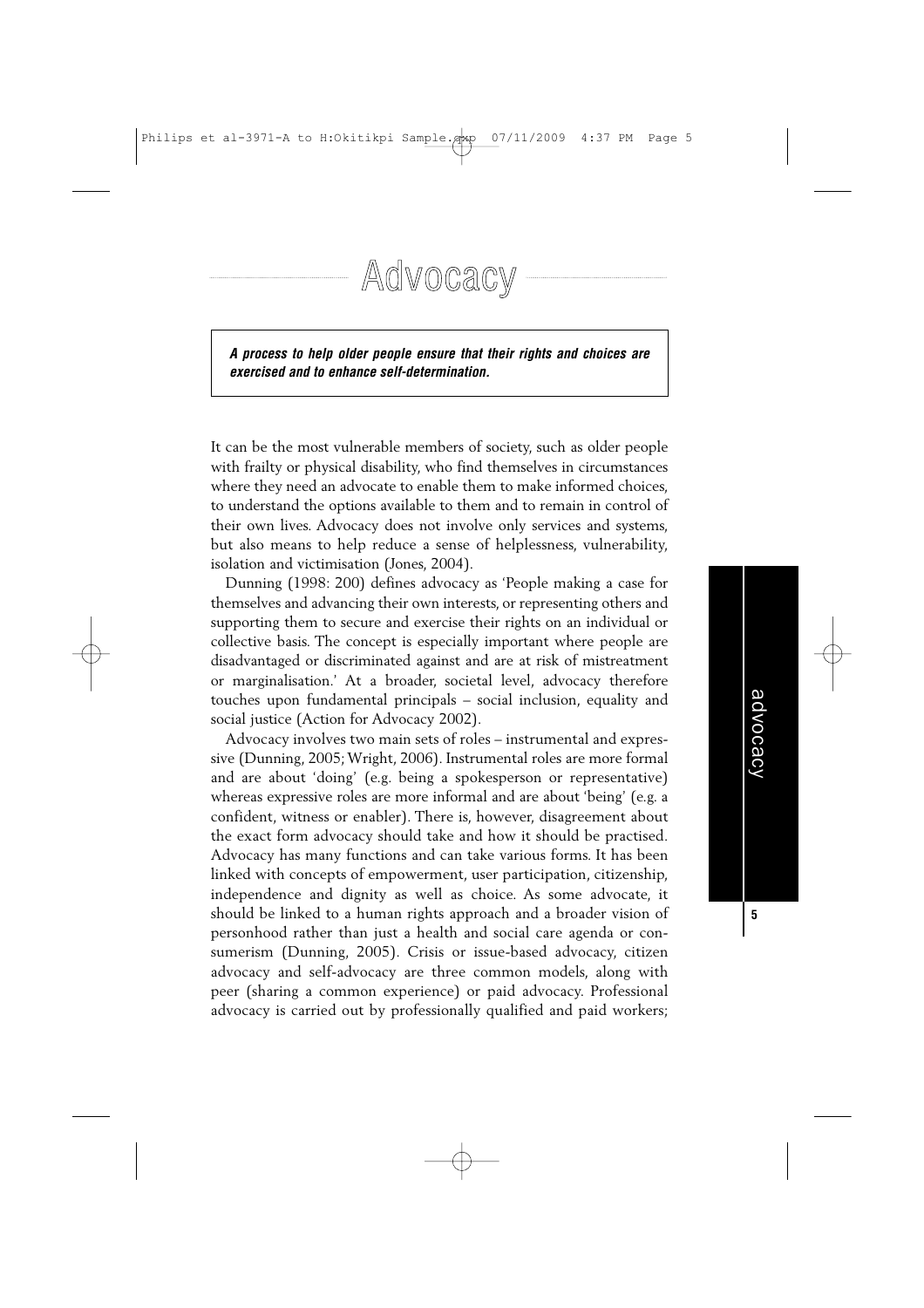lay advocacy can be carried out by family or friends; citizen advocacy is being independent of services, and self-advocacy is 'speaking up for yourself' (Dunning, 1998).

A number of studies into older people's use of advocacy services found that older people had difficulties in understanding what is meant by the term advocacy (Dunning, 2005; Scourfield, 2007; Wright, 2006). The term was regarded as being problematic, confusing or even offputting for some older people. It was sometimes associated with the legal system, mediation or more general kinds of help and support*.* Awareness of the presence, purpose and benefits of advocacy is generally acknowledged as being poor, not only by older people but also by other groups that work with older people.

Jones (2004: 7) notes that in the UK in the 1980s and 1990s advocacy services grew as independent voluntary organisations in order to meet the advocacy needs of vulnerable people. Some of these services are generic, working across all vulnerable groups in their community; others support specific groups, for example people with learning difficulties. An underpinning concept is that such services are organisationally independent from the statutory services, and that they focus on the wishes and needs of the client. However, interest in the rights and representation of older people has been a more recent departure. The motivation for advocacy has developed as the need to combat abuse and age discrimination has increased, yet this was slow in developing in relation to older people.

Phillipson (1993: 183) provides some early definitions of advocacy and identifies three general themes of advocacy. It is a way of: meeting human needs, increasing power and participation and responding to intergenerational conflicts.

Dunning (1998: 201–02) further suggests that interest in advocacy with older people stems from other interrelated developments and concerns: the ageing of the population, with the consequential lack of family to act as 'natural advocates'; the legislation, which has placed an emphasis on advocacy and representation; the role of advocacy in the protection of vulnerable adults and the need for advocacy at times of transition when their views may not be heard.

This interest is well illustrated in the UK where successive governments have placed an emphasis on citizens' advocacy and embraced it in major strategies such as 'Valuing People' (Department of Health, 2001), the Health and Social Care Act 2001, the *National Service Framework for Older People* (2001) and the *Care Homes for Older People:*

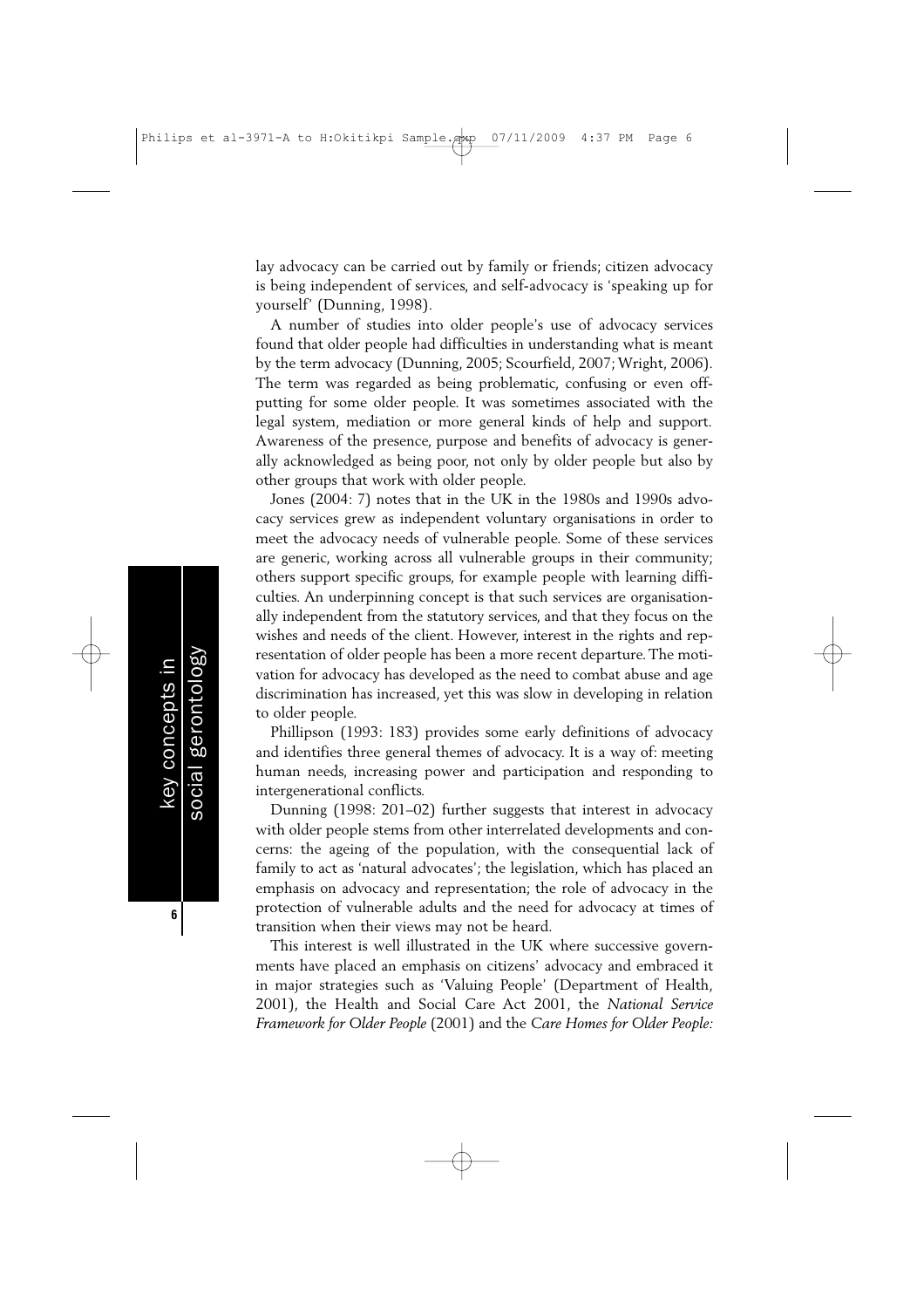Philips et al-3971-A to H:Okitikpi Sample. $\rho$ xp 07/11/2009 4:37

*National Minimum Standards* (2003). *Care Homes for Older People: National Minimum Standards* incorporates the provision of information about external agents (such as advocates) in one of those standards. It also indicates an expectation that, in the event of a complaint where an older person lacks capacity, that person should have access to available advocacy services. In 2002 the *Advocacy Charter* was developed as a set of core principles for advocacy and following on from this *A Code of Practice for Advocates* was produced in 2006, both by the organisation Action for Advocacy. However, funding has not readily flowed from such commitments.

Scourfield (2007: 18–19) links the development of advocacy in the UK with New Labour's modernisation agenda and the desire for public policies directed towards older people to promote empowerment, independence, well-being, choice, inclusion, participation, citizenship and dignity. Similarly, there has been a bottom-up emphasis in advocacy originating from diverse disability and mental health service user groups, which have emphasised the importance of advocacy in obtaining rights, inclusion and social justice.

Again, the UK group Action for Advocacy (2008) notes the recent recognition by government of the role of advocacy in safeguarding people's rights and promoting increased choice and control over their lives. However, despite this notable rise and prominence of advocacy in recent government legislation and policy, only a handful of people in specific situations actually have the right to access and advocate, and services are still patchy.

According to Atkinson (1999), although advocacy exists in principle for all user groups, it is far from universal in practice and is not there for everyone who needs it. Access to advocacy is often decided by a combination of factors: historical, geographical and financial. Access starts with the existence of a project in an area, but people need to know about it, who and what it is for, how to reach it and what to expect from the service (Margiotta et al., 2003: 32).

In the UK, advocacy services are also unevenly distributed across the country, with different schemes offering different types of services. Furthermore, there is a growing acceptance that services need to be properly mapped and joined up, not only with each other, but also with similar endeavours such as mediators, councillors and law centres.

A recent survey of advocacy services in Wales (UK) by Age Concern Cymru (2007) suggests that the provision of advocacy services is currently struggling to meet the needs of older people. The report asserts that